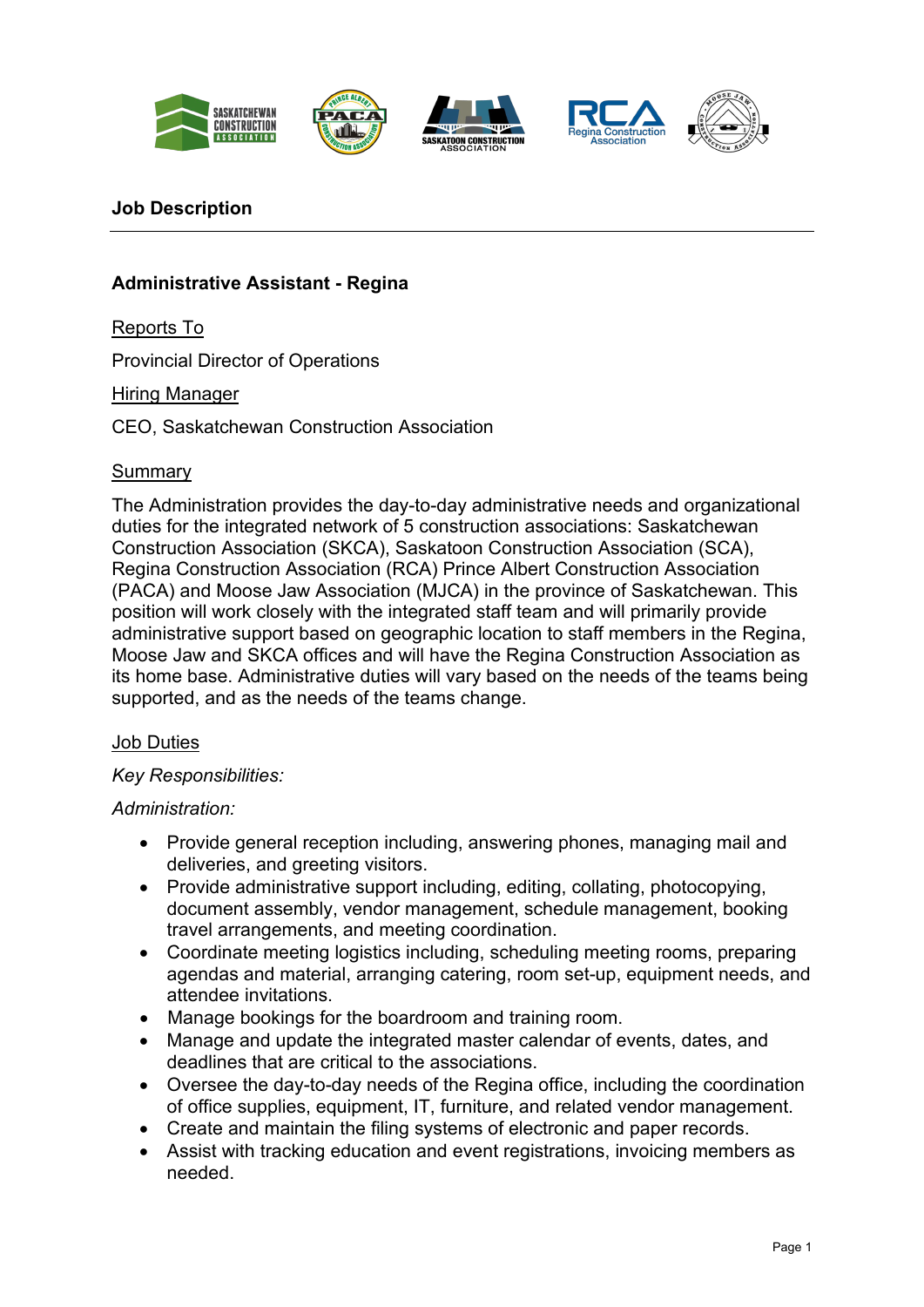

- Fill and invoice for CCDC/CCA orders.
- Fill and invoice for blueprint orders.
- Coordinate travel for staff, Board and ELT as required.
- Provide plan room assistance.
- Assist with compiling packages for Board and Committee meetings.

## *Membership:*

- Assist with the annual membership renewal process including processing member applications, invoicing, email follow-up, and receiving and reconciling payments.
- Maintain and update member information in databases and communication platforms.
- Produce quarterly CCA member lists and bi-annual membership reconciliations.

## *Other Responsibilities:*

- Provide support to the operations staff.
- Cross training on other staff positions where applicable.
- Provide back-up support to the others team members as needed.
- Other duties and projects as required by the ELT and Provincial Director of Operations.

## *Qualifications & Education Requirements:*

- Certificate in related field such as business or office administration, or equivalent level of experience.
- 2-3 years' experience in administration for a business or organization
- Proficient in Microsoft Office365 Suite, in particular Outlook, Word and Excel.
- Experience with Sage 50 accounting software an asset.
- Data entry experience is required.
- An understanding of the issues and priorities of Saskatchewan's construction industry is an asset.
- Knowledge and understanding of working in a member-driven association and the ability to respond to member's needs; and exercise diplomacy amongst diverse perspectives and priorities is an asset.
- Must be flexible and work well in a collaborative team environment across multiple associations.

## *Required Skills:*

- Exceptional writing, interpersonal and listening skills are required.
- Must be poised, patient, and courteous and always maintain a professional manner.
- Extraordinary ability to exercise independent judgement and make sound decisions.